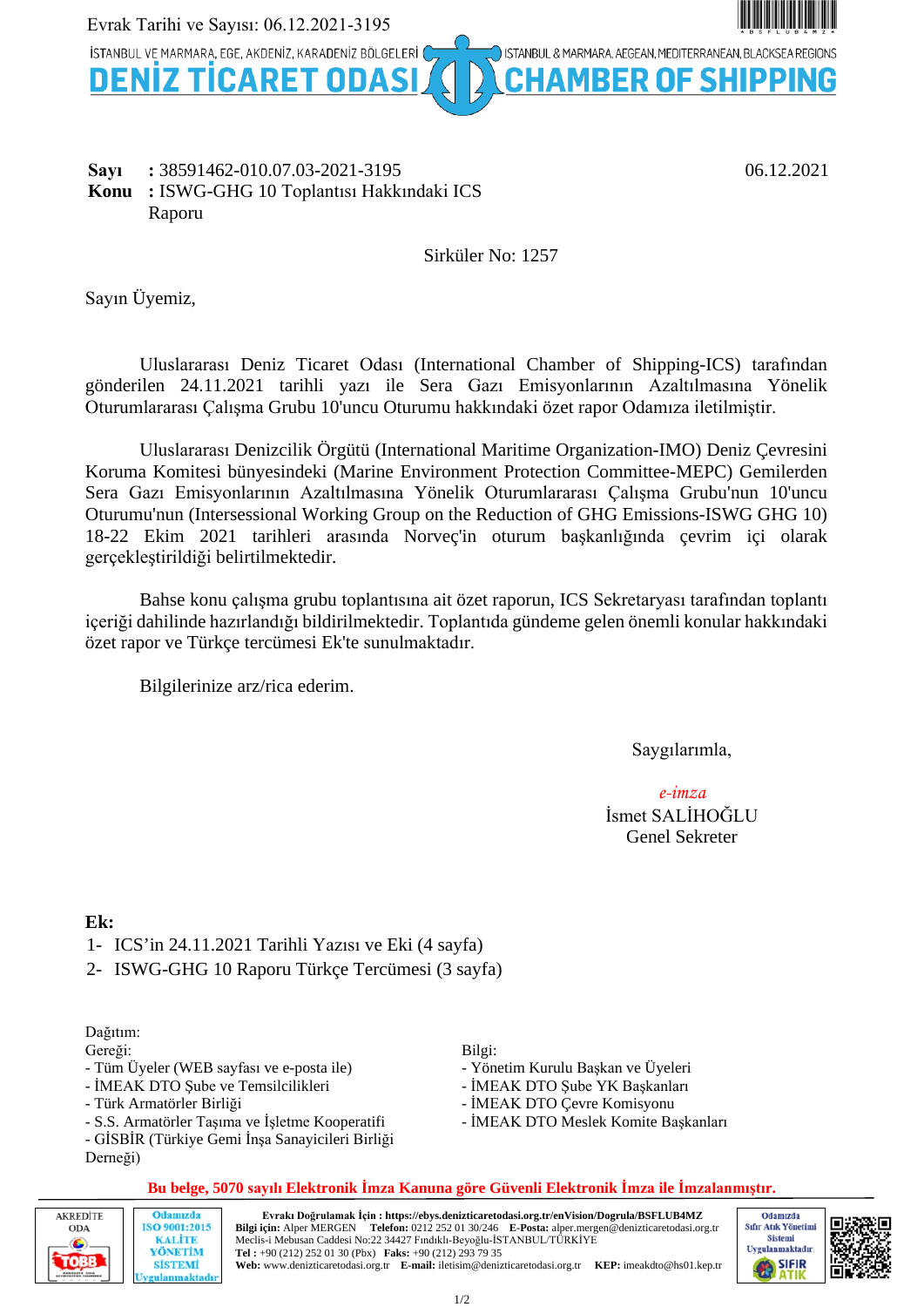İSTANBUL VE MARMARA, EGE, AKDENİZ, KARADENİZ BÖLGELERİ (

**DENI** D FТ n



**BER OF SHIPPING** 

- VDAD (Vapur Donatanları ve Acenteleri Derneği)

-TÜRKLİM ( Türkiye Liman İşletmecileri Derneği)

- KOSDER (Koster Armatörleri ve İşletmecileri Derneği)

- Yalova Altınova Tersane Girişimcileri San.ve Tic.A.Ş.

- UTİKAD (Uluslararası Taşımacılık ve Lojistik Hizmet Üretenleri Derneği)

- Türk Uzakyol Gemi Kaptanları Derneği

- GEMİMO (Gemi Makineleri İşletme Mühendisleri Odası)

**Bu belge, 5070 sayılı Elektronik İmza Kanuna göre Güvenli Elektronik İmza ile İmzalanmıştır.**



Odamızda ISO 9001:2015 **KALITE** YÖNETİM **SİSTEMİ** gulanmaktadı **Evrakı Doğrulamak İçin : https://ebys.denizticaretodasi.org.tr/enVision/Dogrula/BSFLUB4MZ** Telefon: 0212 252 01 30/246 **E-Posta:** alper.mergen@denizticaretodasi.org.tr Meclis-i Mebusan Caddesi No:22 34427 Fındıklı-Beyoğlu-İSTANBUL/TÜRKİYE **Tel :** +90 (212) 252 01 30 (Pbx) **Faks:** +90 (212) 293 79 35 **Web:** www.denizticaretodasi.org.tr **E-mail:** iletisim@denizticaretodasi.org.tr **KEP:** imeakdto@hs01.kep.tr



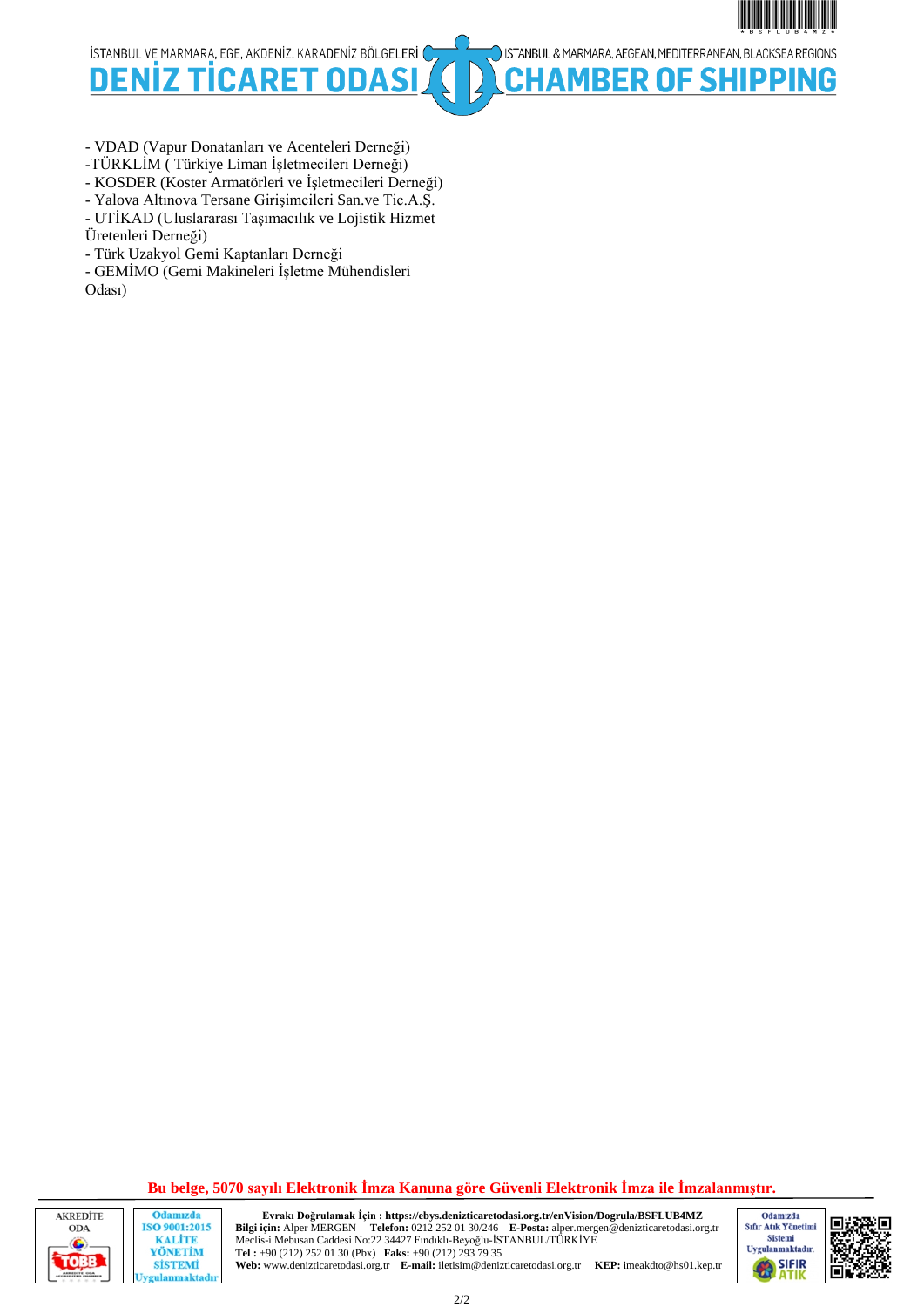

Walsingham House 35 Seething Lane London EC3N 4AH Tel +44 20 7090 1460 Ek-1

[info@ics-shipping.org](mailto:info@ics-shipping.org) | [ics-shipping.org](http://www.ics-shipping.org/)

**This Circular and its attachments (if any) are confidential to the intended recipient and may be privileged. If you are not the intended recipient, you should contact ICS and must not make any use of it.**

24 November 2021 **MC(21)102**

## **TO: MARINE COMMITTEE**

## **Copy: Environment Sub-Committee All Full and Associate Members (for information)**

## **IMO ISWG GHG 10 – ICS REPORT**

## *Action Required: Members are invited to note the ICS report on the outcome of ISWG-GHG 10.*

The tenth session of the IMO Marine Environment Protection Committee Intersessional Working Group on Reduction of GHG Emissions from Ships (ISWG GHG 10) was held virtually from 18 to 22 October 2021 with Mr Sveinung Oftedal (Norway) as Chair.

Further information can be provided by the Secretariat on request by contacting the undersigned (chris.waddington@ics-shipping.org).

Chris Waddington Technical Director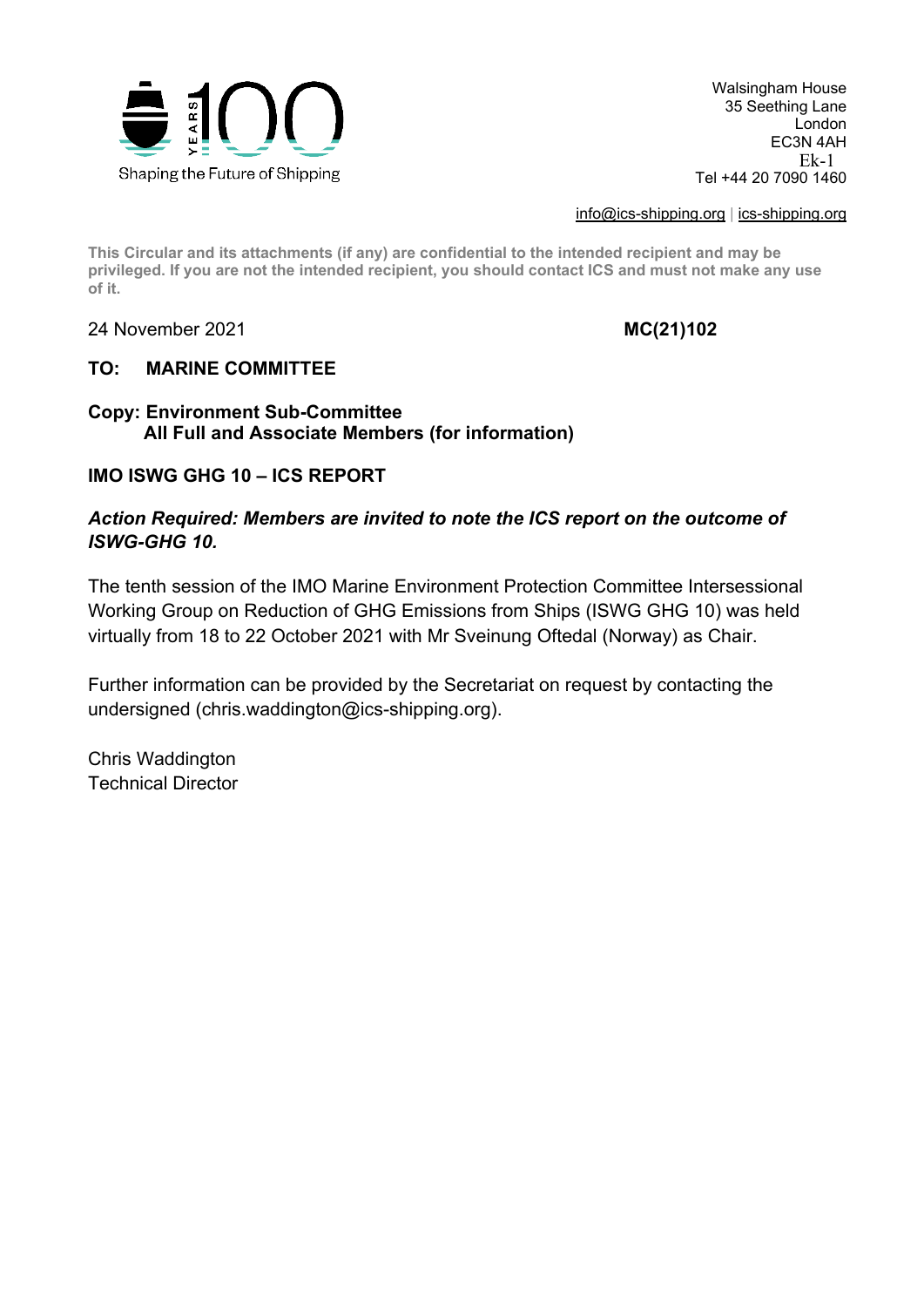## **Consideration of any issue arising from the interim report of the Correspondence Group on Carbon Intensity Reduction**

Action points 52.2.1 to 52.2.6 of the interim report were considered by the group and detailed clarifications and instructions were provided:

- In cases where a ship holds multiple load line certificates or permanently changes its type, deadweight and/or gross tonnage during the year, the determination of its deadweight and gross tonnage value should be specified in the Verification guidelines. The Group further noted that it may be more appropriate at a later stage to incorporate these issues in G1 (CII guidelines) and G2 (CII reference lines).
- In principle, the attained annual operational CIIs, the parameters to calculate the correction factors, and voyage adjustments, if eventually adopted by the Committee, and other trial CIIs should be referred to in the updated 2017 Guidelines for the development and management of the IMO Ship Fuel Oil Consumption Database ("Database guidelines") as appropriate;
- Although revision of the G2 and G4 guidelines was outside the scope of the Correspondence Group, several proposals for correction factors for certain ship types, operational profiles and/or voyages for the CII calculations related to the G2 guidelines (CII reference lines) and G4 guidelines had been received. Nevertheless, it was agreed that draft amendments to the G2 and/or G4 guidelines could be considered by the Correspondence Group, as additional information/recommendations.
- It was recommended that the corrected CII value should be used for calculation of the attained operational CII and for CII rating of the ship. Uncorrected values of the attained CII values should also be reported to the Administration together with the corrected values.

### **Further consideration of the scope of and timeline for development of a mandatory carbon intensity code**

Although all delegations supported the development of a carbon intensity code there was no agreement on the timing of its development, or its scope. Hence for the Groupʹs consideration at a future session, the Secretariat was requested to identify options for a possible timeline, and from a technical/legal point of view to identify a possible scope.

### **Consideration of concrete proposals on how to keep the impacts of the short-term measure under review and how to undertake a lessons-learned exercise of the comprehensive impact assessment of the short-term measure**

The Group agreed to invite interested Member States and international organisations to submit concrete proposals on how to keep the impacts of the short-term measures under review.

The Group further agreed:

- The lessons-learned exercise should be completed in time for MEPC 79, hence enabling the improved procedure to be implemented from Phase II of the work plan for the development of mid and long-term measures.
- It will be recommended that one or more expert workshops should be held prior to the next ISWG-GHG meeting. The workshops will consider concrete proposals for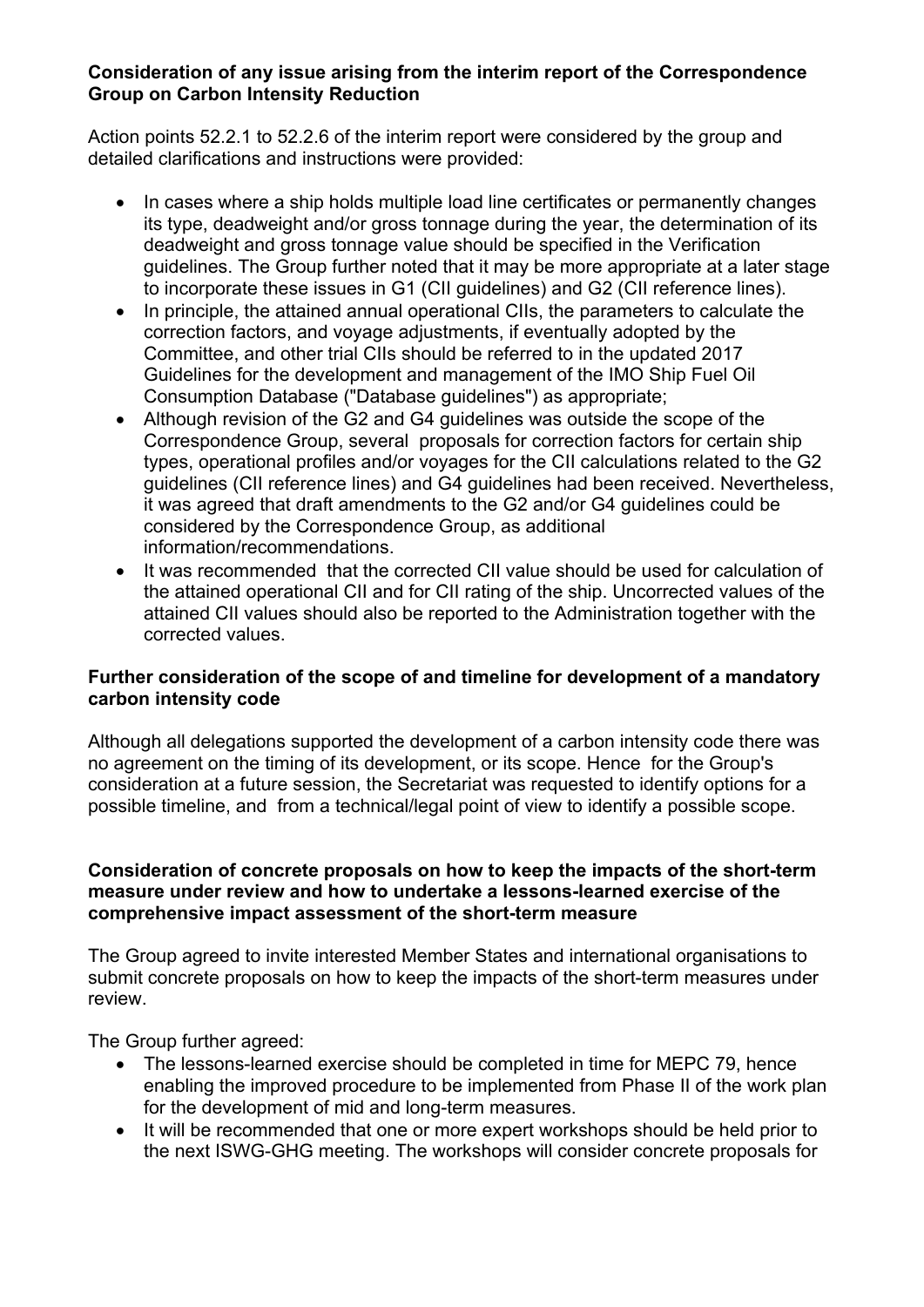improving the impact assessment procedure, and provide recommendations to the Group as part of the lessons-learned exercise.

• It is recommended that the Committee should invite Member States and international organisations to submit additional concrete proposals on how to improve the impact assessment procedure.

### **Consideration of mid-term GHG reduction measures in the context of Phase I of the workplan for the development of mid- and long-term measures**

While no firm conclusions were reached, the meeting provided a useful opportunity for Member States to improve their understanding of the possible pros and cons of the various proposals so far submitted on potential MBMs. These included the comprehensive carbon levy proposal submitted by ICS and INTERCARGO, the similar (more basic) proposal submitted to MEPC 76 by the Marshall Islands and the Solomon Islands, and the outline of a cap and trade system proposed by Norway (combined with a carbon intensity rating system). However, there was little discussion of the detail contained in the proposals or what the quantum of any carbon price for shipping might be.

To promote an inclusive discussion and identify common ground, the Chairman invited delegations to respond to a series of questions, the responses to which, unattributed, were included as an Annex to the report of the meeting.

Although these discussions about a potential MBM are at a very preliminary stage, the governments which spoke were broadly in two camps:

Those which support some kind of carbon pricing (e.g. EU States, United Kingdom, Japan, Singapore, Pacific island States). Interestingly, however, when Slovenia (currently holding the EU Presidency) spoke on behalf of the EU27, they did not explicitly express a preference for emissions trading compared to a levy, although they supported a 'basket of measures' that included both a fuel standard and carbon pricing, whilst not actually saying if they should be linked together (as proposed by Norway).

Those States which are clearly very cautious about any kind of carbon pricing due to the potential trade/economic impacts – e.g. China, India, South American States, Middle East States and (though for different reasons) the United States – to a large extent focused on procedural issues, recalling, for example, that the IMO Initial GHG Strategy describes midterm measures as those to be finalised and adopted between 2023 and 2030. They also indicated they would ideally prefer mid-term measures to be limited to a further technical measure, with some suggesting IMO should look at those measures which have been adopted for aviation (which, in essence, allow airlines to compensate for emissions using offsets).

Of those States that favour carbon pricing, a small majority seemed to indicate that a levy potentially has more advantages as a global system, citing some of the arguments in favour of a levy made by ICS. Amongst those that are far more cautious, such as China, it was indicated that although they disliked emission trading somewhat more than they disliked a levy (China raised similar concerns about a cap and trade system as those raised by ICS), they nevertheless disliked any form of MBM.

To repeat, given the way in which the Chairman structured the discussion, it is premature to draw conclusions. Nevertheless, it seems that a levy system might be more likely to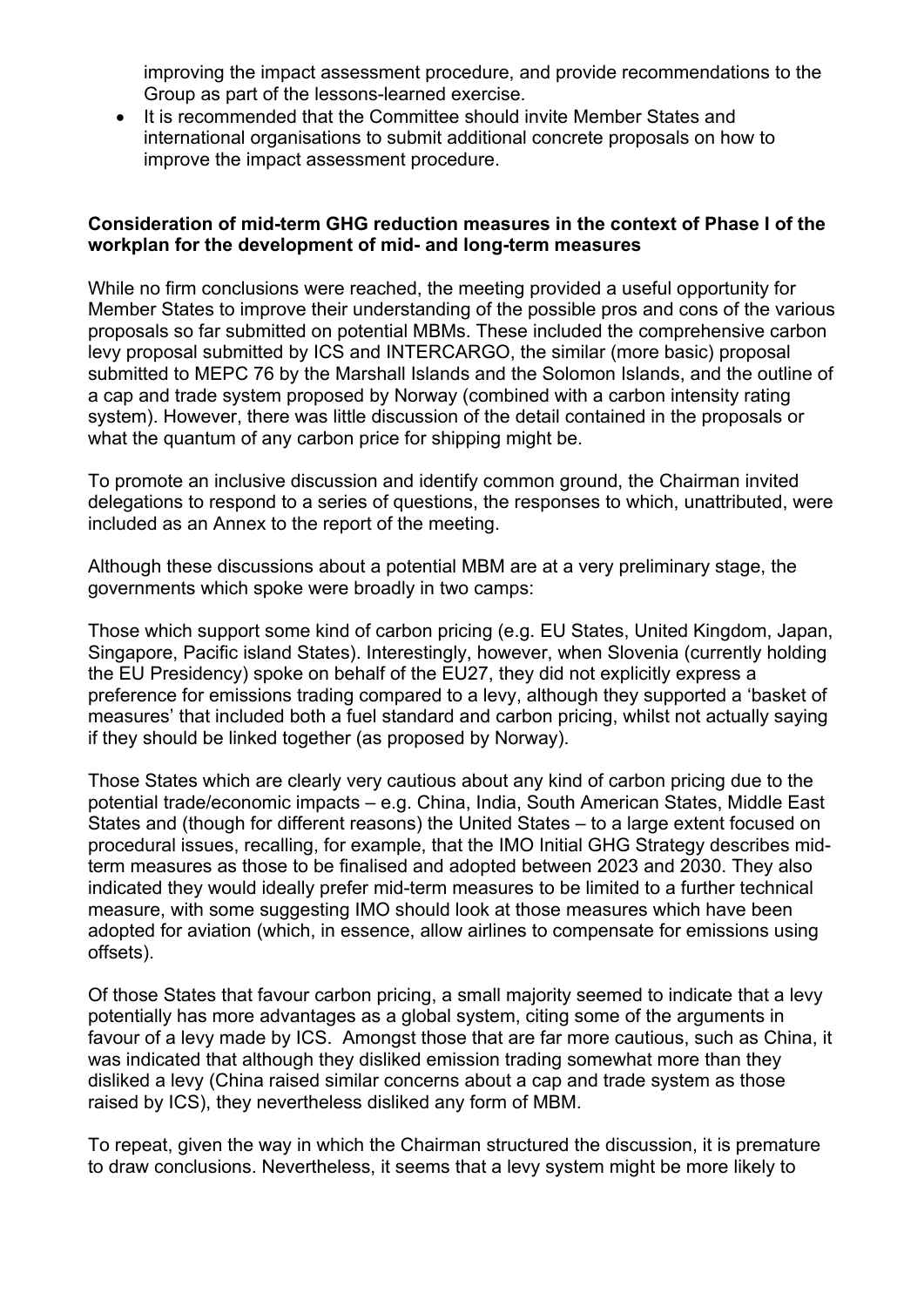achieve eventual consensus than a cap and trade approach, although there is currently no real consensus in support of either possibility.

### **Consideration of how to address the increasing workload on reduction of GHG emissions from ships and proposal for alternative working arrangements**

Although it was agreed that the workload of the Group was increasing, no consensus on alternative working arrangements could be achieved. In this regard, the Group invited the Committee to provide instructions for the Group on how to further proceed on the matter of addressing increasing workload and consideration of possible alternative working arrangements.

### **Any other business**

Provisional scheduling of subsequent ISWG-GHG meetings was confirmed as follows:

- ISWG-GHG 11: 14-18 March 2022;
- ISWG-GHG 12: 16-20 May 2022.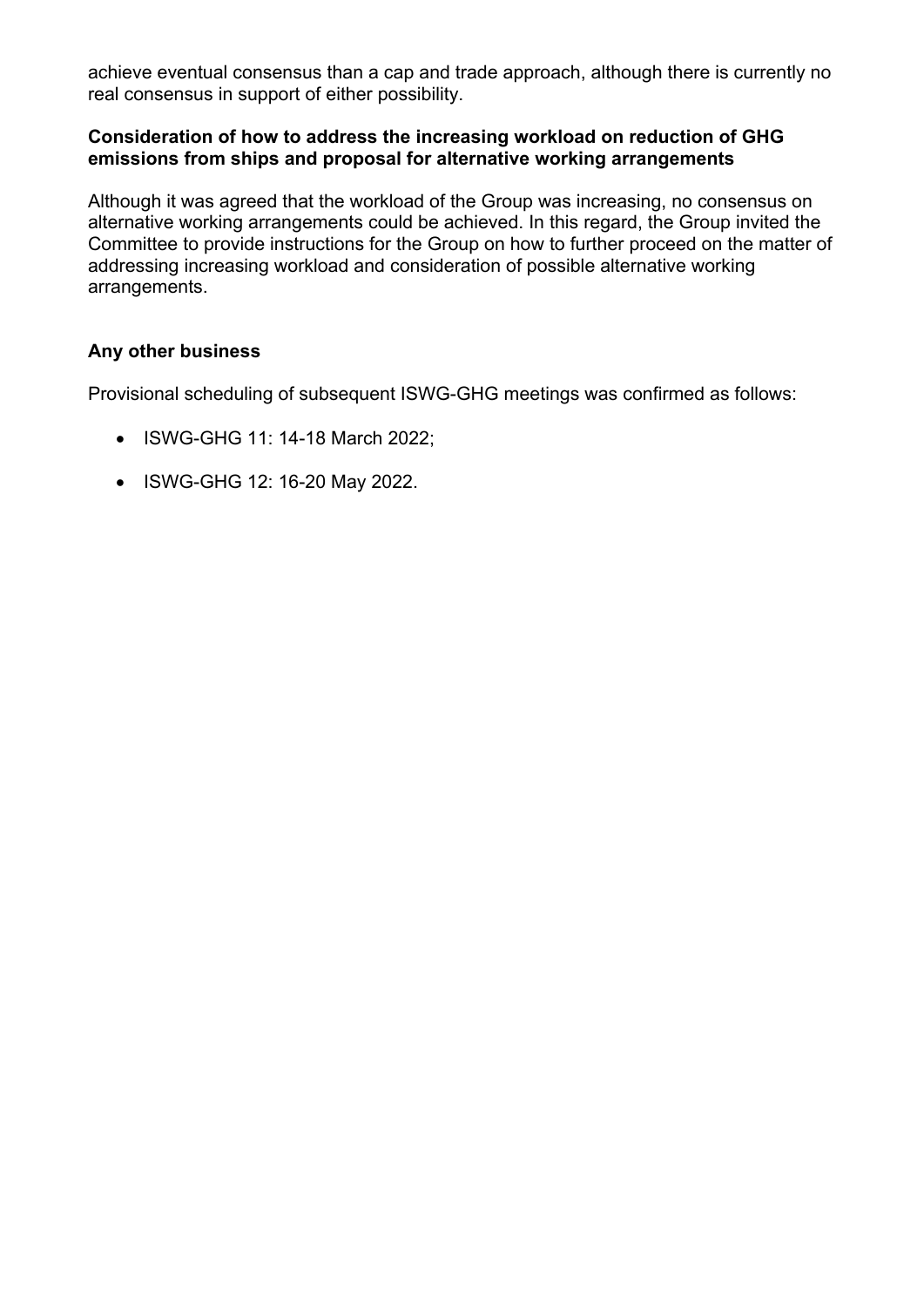# **Karbon Yoğunluğunu Azaltma Yazışma Grubu'nun ara raporunda yer alan konuların** Ek-2 **değerlendirilmesi**

Yazışma Grubu tarafından ara raporun 52.2.1-52.2.6 arasındaki eylem maddeleri değerlendirilmiş olup aşağıda yer alan sonuçlar açıklanmıştır:

- Bir geminin birden fazla yükleme hattı sertifikasına sahip olması veya yıl içinde tipini, dedveyt ve/veya gros tonajını kalıcı olarak değiştirmesi durumunda, geminin dedveyti ve gros tonaj değeri Doğrulama Rehberinde belirtilmelidir. Ayrıca, bu konuların G1 (CII Rehberleri) ve G2 (CII Referans Çizgileri) Rehberlerine dahil edilmesinin sonraki aşamada daha uygun olabileceği belirtilmiştir.
- Tespit edilen yıllık operasyonel Karbon Yoğunluğu Göstergeleri (CIIs), düzeltme faktörlerini hesaplama parametreleri ve Deniz Çevresini Koruma Komitesi (MEPC) tarafından kabul edilmesi durumunda sefer düzeltme değerleri ve diğer deneme CII değerlerine, IMO Gemi Yakıt Tüketim Veritabanı'nın geliştirilmesi ve yönetimi için revize edilmiş 2017 Rehberinde yer verilmelidir.
- G2 ve G4 Rehberlerinin revizyonu Yazışma Grubu'nun kapsamı dışında olmasına rağmen, bahse konu rehberler ile ilgili CII hesaplamaları için belirli gemi tipleri, operasyonel profiller ve/veya seferler için düzeltme faktörlerine yönelik çeşitli öneriler alınmıştı. Bunun yanı sıra, G2 ve/veya G4 Rehberlerinde yapılan taslak değişikliklerin Yazışma Grubu tarafından ek bilgi/tavsiye olarak değerlendirilebileceği kabul edilmiştir.
- Tespit edilen operasyonel CII'nin hesaplanması ve geminin CII derecesi için düzeltilmiş CII değerinin kullanılması tavsiye edilmiştir. Tespit edilen CII değerlerinin düzeltilmemiş değerleri, düzeltilmiş değerlerle birlikte İdareye bildirilmelidir.

# **Zorunlu karbon yoğunluğu kodunun geliştirilmesi için kapsam ve sürecin değerlendirilmesi**

Tüm delegeler karbon yoğunluğu kodunun geliştirilmesini desteklese de, zamanlaması veya kapsamı konusunda anlaşmaya varılamamıştır. Bu nedenle, Çalışma Grubu'nun sonraki oturumunda değerlendirmesi için, Sekretaryadan muhtemel takvime yönelik seçenekleri belirlemesi ve teknik/hukuki bir bakış açısından kapsamı belirlemesi talep edilmiştir.

## **Kısa vadeli önlemin etkilerinin incelenmesi ve kapsamlı etki değerlendirmesinden edinilen tecrübelerle çalışma yapılmasına dair somut tekliflerin görüşülmesi**

Çalışma Grubu, ilgili Üye Devletleri ve uluslararası kuruluşları kısa vadeli tedbirlerin etkilerinin değerlendirilmesi konusunda somut öneriler sunmaya davet etmiştir.

- Edinilen tecrübelerle yapılan çalışmalar, MEPC 79'da görüşülmek üzere zamanında tamamlanmalıdır. Böylece orta ve uzun vadeli tedbirlerin geliştirilmesine yönelik iş planının II. Aşaması'ndan itibaren iyileştirilmiş prosedürün uygulanması sağlanmalıdır.
- Bir sonraki ISWG-GHG toplantısından önce bir veya daha fazla uzman çalıştayının düzenlenmesi tavsiye edilecektir. Çalıştaylarda, etki değerlendirme prosedürünü iyileştirmek için somut önerilerin gözden geçirilmesi ve edinilen tecrübelerin bir parçası olarak Çalışma Grubu'na önerilerde bulunacağı öngörülmektedir.
- Komitenin, Üye Devletleri ve uluslararası kuruluşları etki değerlendirme prosedürünün iyileştirilmesine dair ilave somut öneriler sunmaya davet etmesi talep edilmektedir.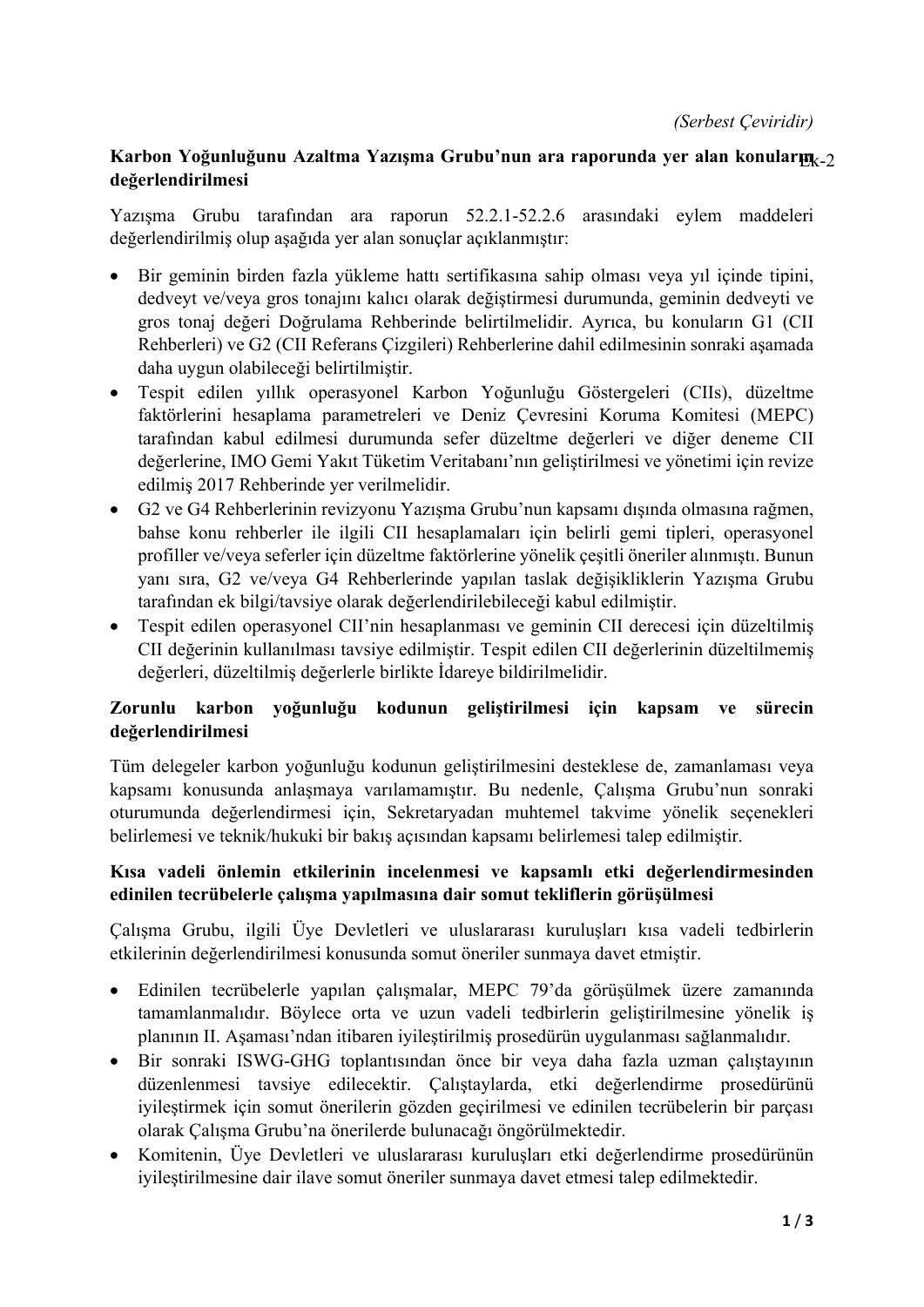## **Orta ve uzun vadeli önlemlerin geliştirilmesi için çalışma planının I. Aşaması kapsamında orta vadeli sera gazı azaltım önlemlerinin değerlendirilmesi**

Kesin bir sonuç elde edilmemesine rağmen, muhtemel Piyasa Bazlı Tedbirler'e (Market Based Measures-MBMs) yönelik şimdiye kadar sunulan çeşitli tekliflerin avantajları ve dezavantajları hakkında Üye Devletlerin görüşlerini oluşturmaları için ISWG-GHG 10 toplantısının fayda sağladığı düşünülmektedir. Bu tedbirler, ICS ve INTERCARGO tarafından sunulan kapsamlı karbon vergisi teklifini, Marshall Adaları ve Solomon Adaları tarafından MEPC 76'ya sunulan benzer bir teklifi ve Norveç tarafından önerilen bir karbon yoğunluğu derecelendirme sistemi ile birlikte emisyon üst sınırı ve ticaret sistemi teklifini içermektedir. Ancak, tekliflerde yer alan ayrıntılar veya denizcilik sektörü için herhangi bir karbon fiyatlandırması hakkında çok az görüş sunulmuştur.

Kapsamlı bir görüşmeyi teşvik etmek ve ortak bir zemin belirlemek için Çalışma Grubu'nun Başkanı, katılımcıları değerlendirme yapmaları konusunda teşvik etmiştir. Elde edilen görüşlere, atıf yapılmadan toplantı raporunun ekinde yer verilmiştir.

Oluşturulması muhtemel bir MBM hakkındaki değerlendirmeler henüz başlangıç aşamasında olsa da, görüş bildiren hükümetler genel olarak ikiye ayrılmıştır:

Avrupa Birliği Ülkeleri, Birleşik Krallık, Japonya, Singapur, Pasifik Ada Devletleri karbon fiyatlandırmasını desteklemiştir. Ancak, EU27 (Avrupa Birliği) ülkeleri adına görüş bildiren ve Avrupa Birliği Başkanlığını elinde bulunduran Slovenya, yakıt standardı ve karbon fiyatlandırmasını içeren bir "önlem paketini" desteklemelerine rağmen, Norveç tarafından önerildiği gibi bu iki önlemin birbiriyle bağlantılı olmasına yönelik fikir beyan etmemiş olup vergiye kıyasla emisyon ticareti hakkında açık bir görüş bildirmemiştir.

Olası ticari/ekonomik etkiler nedeniyle her türlü karbon fiyatlandırması konusunda çok temkinli olan Çin, Hindistan, Güney Amerika Devletleri, Orta Doğu Devletleri ve Amerika Birleşik Devletleri gibi ülkeler, IMO Sera Gazı Başlangıç Stratejisi'nde orta vadeli önlemlerin 2023 ve 2030 yılları arasında nihai hale getirilip kabul edileceğişeklinde belirtilmesi gibi büyük ölçüde yönetimsel konulara odaklanmıştır. Ayrıca, IMO'nun havacılık için kabul edilen önlemleri göz önünde bulundurması önerisiyle birlikte, orta vadeli tedbirlerin daha ileri bir teknik önlemle sınırlandırılmasının tercih edildiği belirtilmiştir.

Karbon fiyatlandırmasını destekleyen ülkelerin bir kısmı, ICS tarafından önerilen vergi uygulaması lehine bazı argümanlara atıfta bulunarak, küresel bir vergi sisteminin daha fazla avantajı olduğunu belirtmiştir. Bu konuda çok temkinli olan Çin gibi ülkeler, vergi getirilmesini desteklemediklerini, emisyon ticaret sistemi konusunda vergi sisteminden daha fazla isteksiz olduklarını ve MBM'nin herhangi bir biçiminden rahatsız olduklarını belirtmiştir.

Toplantının geneli göz önüne alındığında, sonuç çıkarmak için erken olduğu görülmüştür. Bununla birlikte, şu anda her iki olasılığı destekleyen bir fikir birliği olmamasına rağmen, üst sınır ve ticaret sistemi yaklaşımına göre vergi sisteminin nihai bir fikir birliğine varma olasılığının yüksek olduğu belirtilmiştir.